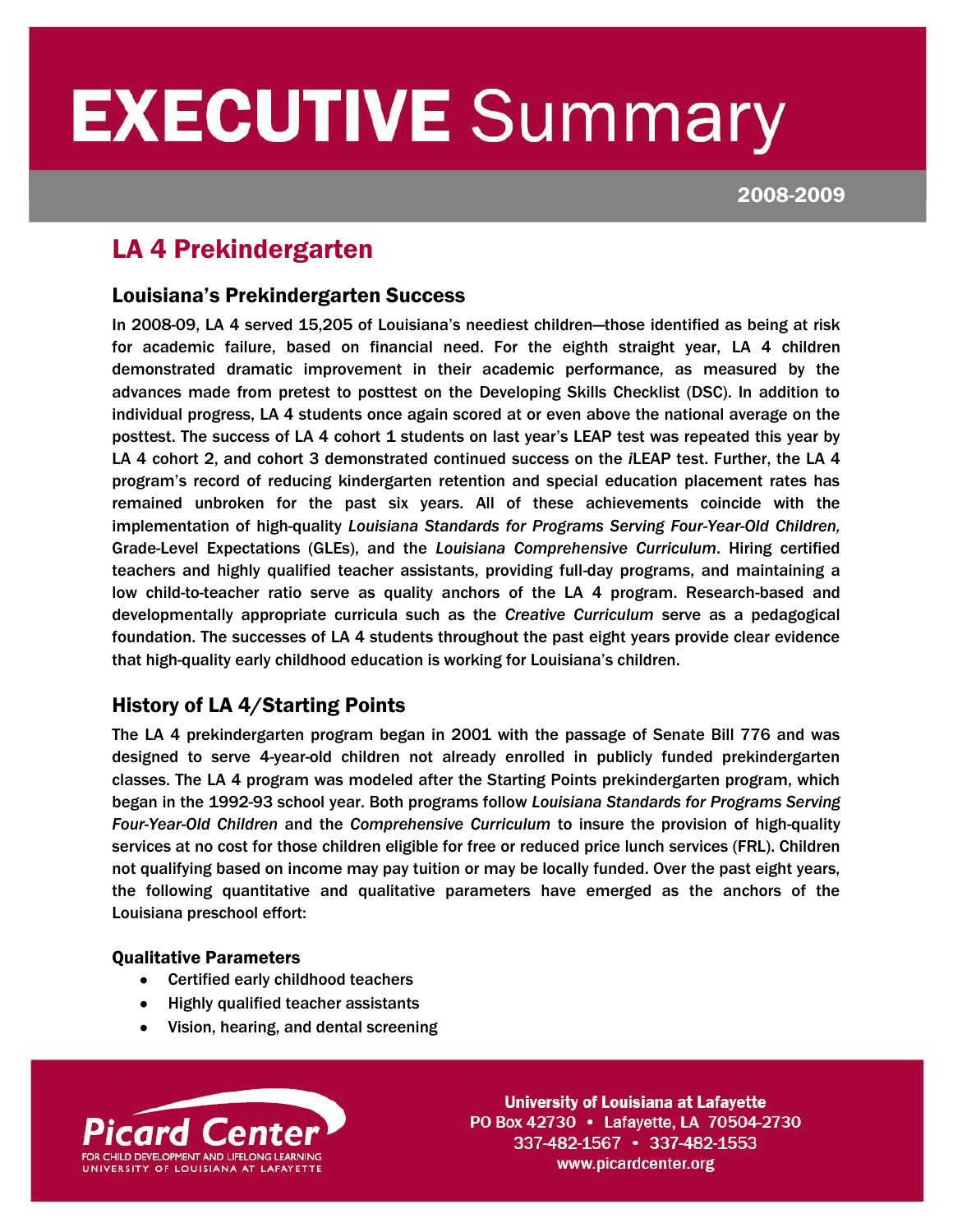- Developmentally appropriate materials and supplies
- Research-based and developmentally appropriate curricula
- Professional development opportunities that reflect needs identified through analyses of data
- Ongoing technical assistance and support
- Before- and after school enrichment program
- Collaboration with physical health, mental health, and social service agencies
- Collaboration among early childhood stakeholders
- Support and adult education services for children and their families
- Strengths, Weaknesses, Opportunities, and Threats (SWOT) analysis to determine perceived strengths and needs

#### Quantitative Parameters

- Pretest and posttest measurement of student progress using the Developing Skills Checklist (DSC)
- Program evaluation and longitudinal research necessary to establish trends and predict outcomes
- Observation and evaluation using the Early Childhood Environmental Rating Scale—Revised (ECERS—R)
- Small classroom sizes of 20 children
- 10:1 child-to-adult ratio
- Full-day (six-hour) program
- At least 18 hours of targeted professional development each year
- Daily transportation  $\bullet$

## Who is Served by LA 4/Starting Points?

The targeted population for LA 4 is children identified as at risk for academic failure, based on qualification for FRL services. Ninety-three percent of LA 4 students in 2008-09 qualified for FRL services.

Children with disabilities are also being served by the LA 4 program. Approximately 3.7% of LA 4 students were classified as being enrolled in special education at the beginning of the year. By the end of the year, that percentage had slightly increased to 5.13%.

The following table illustrates that 13,157 children (86.5% of LA 4 students) received a vision screening, 12,025 children (79.0% of LA 4 students) received a hearing screening, and 3,441 children (22.6% of LA 4 students) received a dental screening.

\* These numbers are estimates. Not all LA 4-participating sites supplied screening data to the LDOE.

#### Medical Screenings Provided for LA 4/Starting Points Students

| <b>Total LA 4 Enrollment</b> | <b>Vision Screenings</b> | <b>Hearing Screenings</b> | <b>Dental Screenings</b> |
|------------------------------|--------------------------|---------------------------|--------------------------|
| 15,205                       | 13,157                   | 12,025                    | 3.441                    |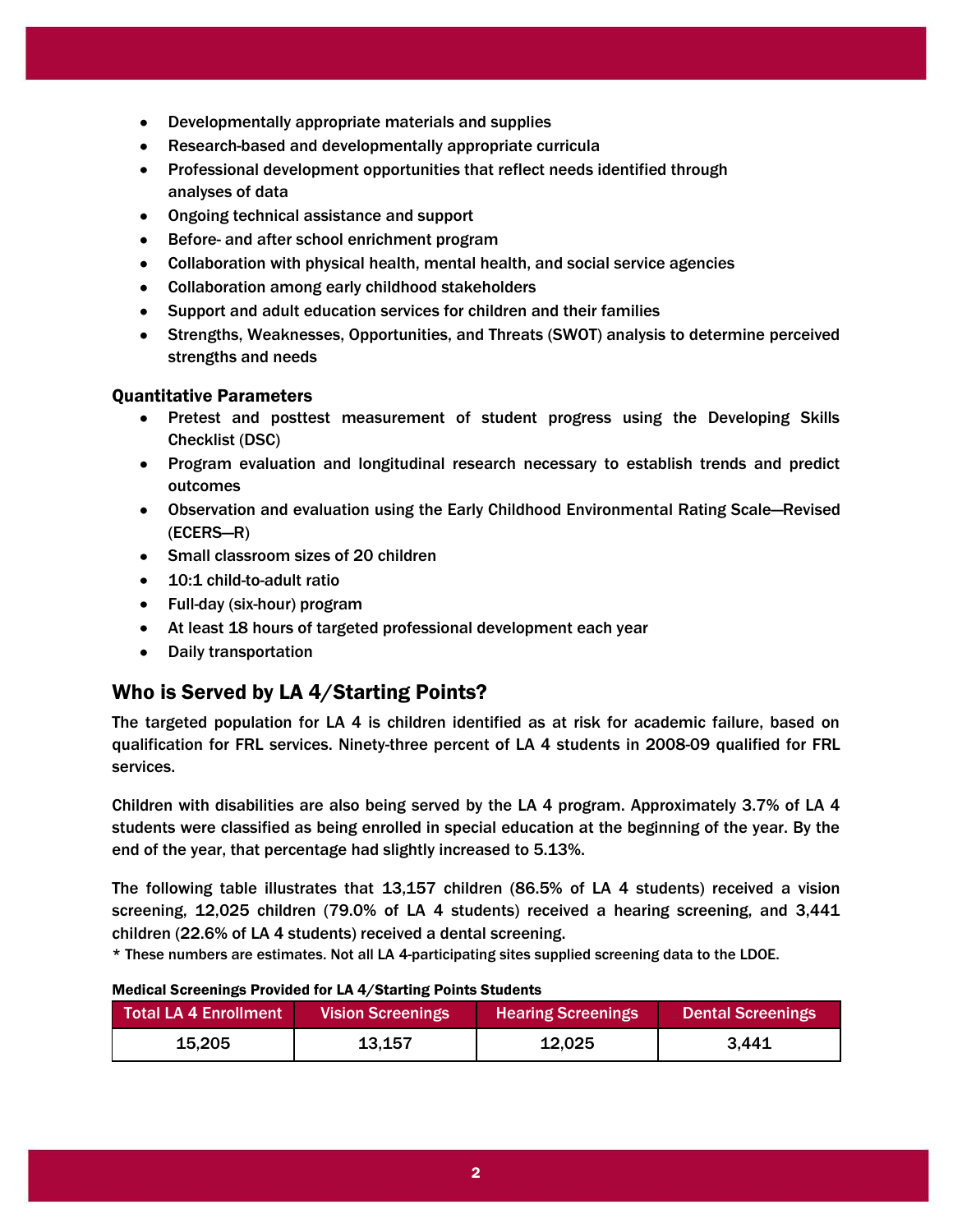### Improved Performance on the DSC

Each year, LA 4 students' progress over the school year is measured, in part, by comparing their pretest performance to their posttest performance on the DSC. In 2008-09, progress was measured in this way for the 12,629 LA 4 students who completed both a pretest and posttest in Language, Print, and Math. LA 4 children showed significant improvement from pretest to posttest this year. The percentage of students scoring in the lowest quartile on the DSC decreased from 80% on the pretest in Language to 13% on the posttest. This improvement in scores moved students to the 50<sup>th</sup> national percentile for Language. In Print, student scores improved to the 59<sup>th</sup> percentile, and in Math, student scores improved to the 52nd percentile. All posttest scores were statistically significant and above the national average.



Increased Student Achievement: DSC

National percentile rank for LA 4/Starting Points children statewide in Language, Print, and Math across program years

Note: Due to several years of participation, some years are not displayed due to limited space.

## High-Quality Classrooms: Early Childhood Environmental Rating Scale—Revised (ECERS—R)

LA 4 classrooms routinely demonstrate the characteristics of high-quality early childhood education programs. Each year since its inception, the LA 4 program has been assessed using the Early Childhood Environmental Rating Scale—Revised (ECERS—R). The ECERS—R is one of the most widely used standardized measures of the quality of child care environments. The assessment examines seven areas reflective of a program's quality: space and furnishings, personal care routines, language reasoning, activities, interaction, program structure, and parents and staff. High ratings in these areas are associated with high-quality programs. Each year, the LA 4 program has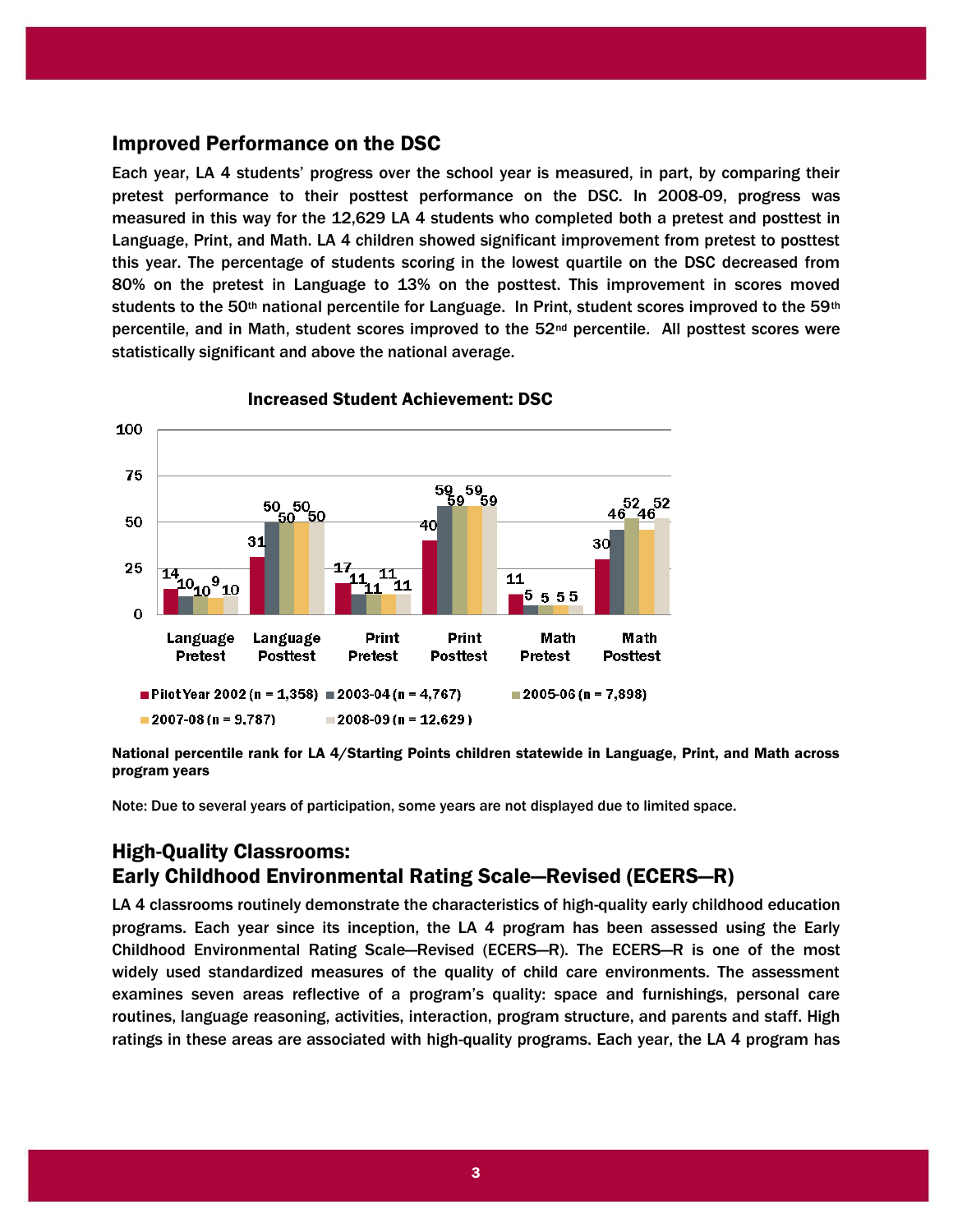received above-average ratings on this assessment and has compared quite favorably to similar programs in other states. This year's performance was no exception. A compilation of assessment scores for 111 randomly selected classrooms resulted in an overall score of 5.83 on a scale of 1 to 7. This 2008-09 ECERS—R score places the LA 4 program solidly in the "good to excellent" range, and scores have remained consistent since 2002.

## Longitudinal Benefits

The high quality early childhood education provided by LA 4 programs has had a positive impact on children's academic success. From the kindergarten year through fourth grade and according to every empirical measure that has been applied, LA 4 participants continue to demonstrate improved performance when compared to their no-public-prekindergarten (NPPK) peers. The following sections provide an overview of this progress.

## Improved *i*LEAP and LEAP

As fourth-graders in 2008-09, LA 4 cohort 2 students outperformed their NPPK peers on every subtest of the LEAP statewide. These results are consistent with last year's LEAP scores of LA 4 cohort 1 students. Further, LA 4 student success was also demonstrated on the third-grade *i*LEAP. LA 4 cohort 3 children performed better than their NPPK peers in all subject areas of the *i*LEAP. In fact, the percentage of students at achievement level basic and above on the *i*LEAP subtests (ELA, Math, Science, and Social Studies) ranged between 67% and 75%, compared to 60% and 68% for their NPPK peers.



Percentage of students performing at achievement levels Basic and Above on the fourth-grade LEAP by program group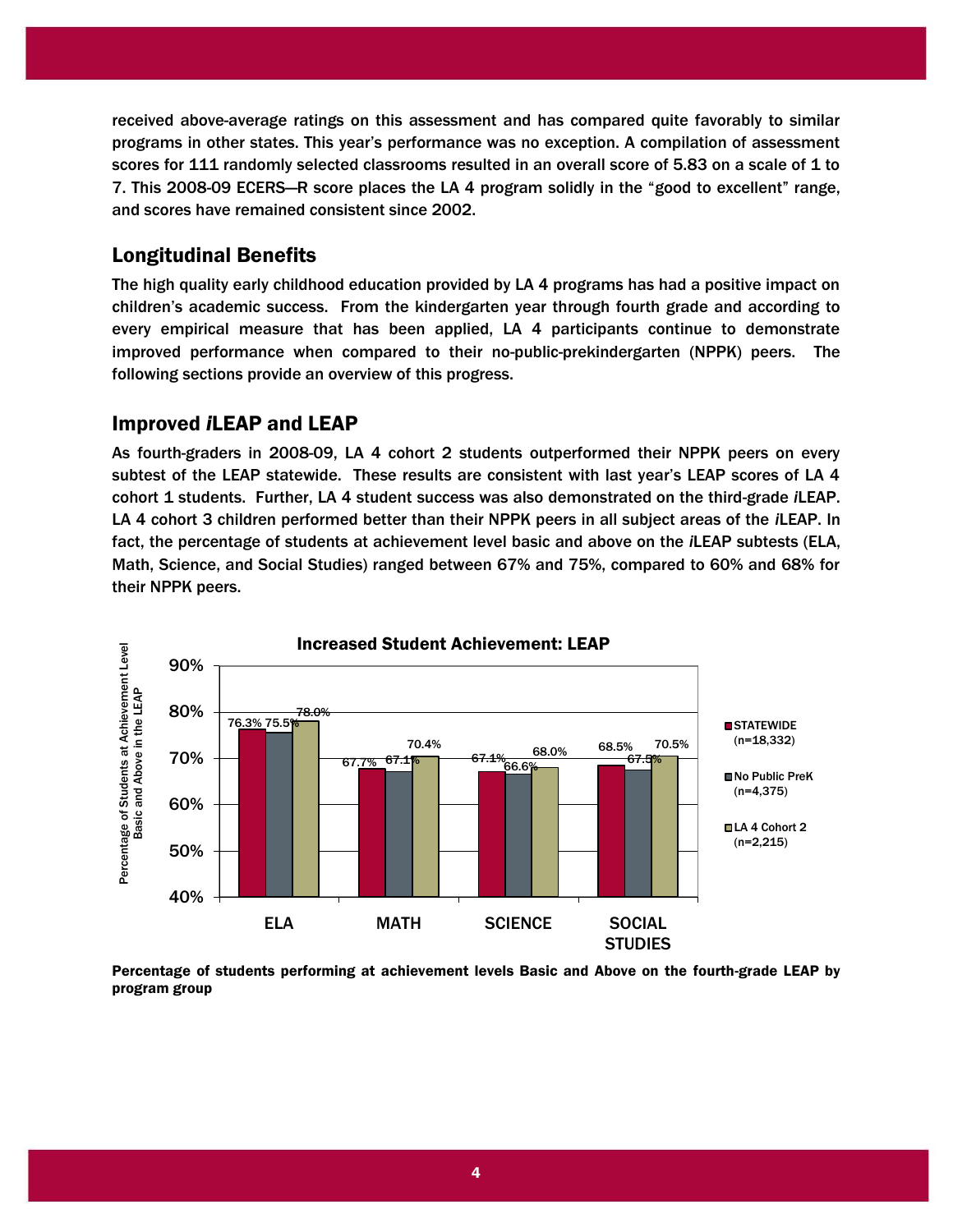

program group

## Kindergarten Retention Reduction

Among children who participated in the LA 4 (FRL) program in 2006-07, there was a significant reduction in the overall percentage retained in kindergarten.



#### Reductions in Grade Retention

Kindergarten grade retention rates as a function of participation in the LA 4 program and FRL eligibility for cohort 5 (2006-07)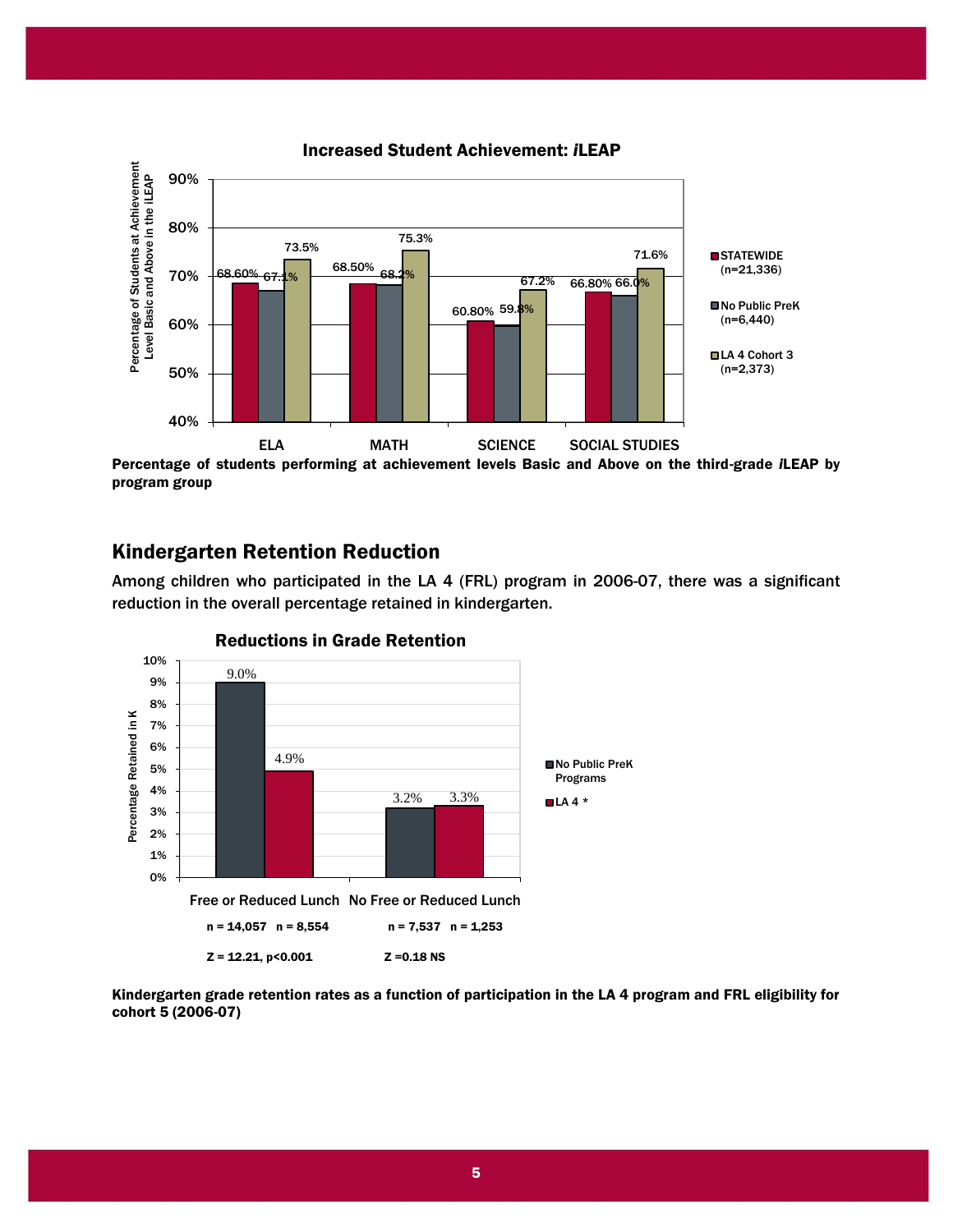## What the Future Holds

For the past eight years, results from the evaluation of the LA 4 program have consistently demonstrated that high-quality early childhood education is positively impacting the academic success of Louisiana's at-risk children. In order to continue monitoring the short- and long-term progress of these children, the early childhood staff of the Louisiana Department of Education and the Picard Center for Child Development and Lifelong Learning at the University of Louisiana at Lafayette will continue to investigate the following areas:

- Compare pretest and posttest scores of 4-year-old at-risk children who participate in the LA 4 program to ensure that these students continue to show significant gains in the academic areas of Language, Print, and Math, year after year.
- Encourage schools to provide additional high-quality early educational opportunities to become "school ready."
- Identify LA 4 outlying districts (those districts that perform highest and lowest on the DSC on the posttest assessment).
- Determine factors that contribute to the success of the higher performing districts and ascertain the needs of the lower performing districts.
- Expand high-quality prekindergarten programs for targeted, unserved, at-risk 4- year-olds using the Picard Saturation Report.
- Continue efforts to improve and coordinate high-quality, diverse-delivery early childhood services for all children across the state.
- Increase student achievement on high-stakes assessments such as *i*LEAP, LEAP, and the Graduation Exit Exam (GEE) by increasing participation in LA 4.
- Reduce grade-retention rates by increasing participation in LA 4.
- Investigate the benefit of serving targeted, at-risk, 3-year-olds by identifying the essential predictors which would warrant a child's participation in two years of high-quality early childhood education.
- Identify LA 4's highest and lowest performing districts to ascertain the success indicators of the highest and the need indicators for the lowest.
- Track performance of LA 4 students as they enter  $8<sup>th</sup>$  grade.
- Analyze LA 4 student high-stakes testing results for 7<sup>th-</sup>, 8<sup>th-,</sup> and 9<sup>th</sup>-grade students for their impact on student dropout rates.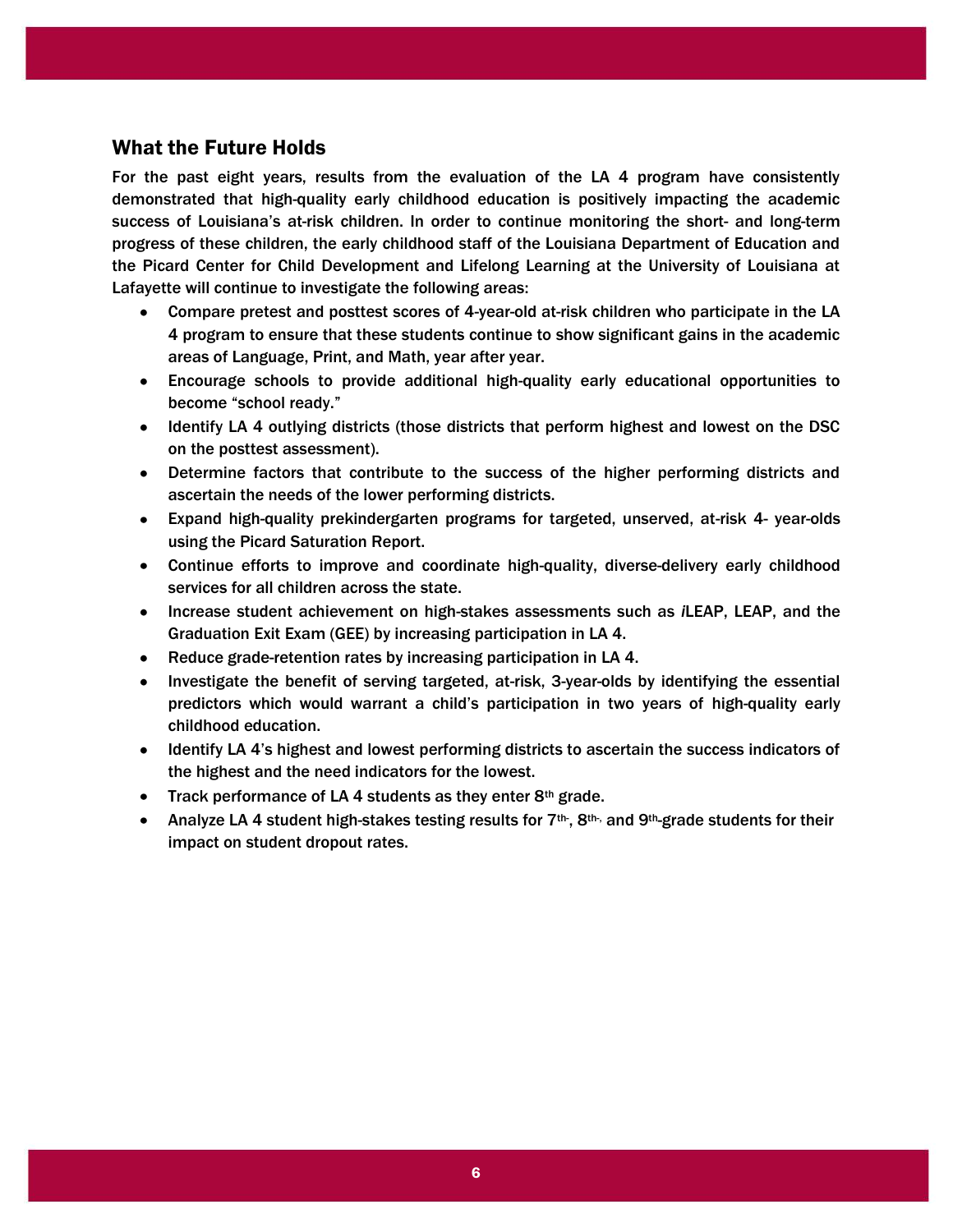## Acknowledgements

#### Louisiana Department of Education

Paul Pastorek, JD *State Superintendent of Education*

Ollie Tyler, MEd *Deputy Superintendent of Education*

Scott M. Norton, PhD *Assistant Superintendent of Education, Office of Student and School Performance*

Kerry Laster, PhD *Executive Director, Office of Literacy and Numeracy*

Mary Louise Jones, EdD *Section Supervisor*

Marybeth Ridgel, MEd *Program Officer, Office of Student and School Performance*

Anita Ashford, Loren Barrios, Linda Champion, Kaye Eichler, Jeanette Hidalgo, Nicholy Johnson, Crystalyn Lee, Terri McClellan, Kay Nelson, Cindy Ramagos, Ivy Starns *Program Consultants* 

Fen Chou, PhD and Marieanne Hollay, PhD *Education Research Analysts*

Carla Amy, Tara Baudean, Penny Black, Stephanie Blanchard, Sherri Caskey, Ellen Howell, April Lauterbach, Stacy Marino, Joyce Sjolander, Libbie Sonnier *LA 4 and Special Education Regional Coordinators* 

#### Louisiana State Board of Elementary and Secondary Education

| <b>Keith Guice</b>       | James D. Garvey Jr.      | Linda Johnson            |
|--------------------------|--------------------------|--------------------------|
| <b>President</b>         | 1 <sup>st</sup> District | 8 <sup>th</sup> District |
| 5 <sup>th</sup> District |                          |                          |
|                          | <b>Glenny Lee Buquet</b> | John L. Bennett          |
| <b>Walter Lee</b>        | 3rd District             | Member-at-Large          |
| <b>Vice President</b>    |                          |                          |
| 4 <sup>th</sup> District | <b>Charles E. Roemer</b> | <b>Penny Dastugue</b>    |
|                          | 6 <sup>th</sup> District | Member-at-Large          |
| <b>Louella Givens</b>    |                          |                          |
| Secretary-Treasurer      | Dale Bayard              | Tammie A. McDaniel       |
| 2 <sup>nd</sup> District | 7 <sup>th</sup> District | Member-at-Large          |
|                          | Linda Johnson            |                          |

*8th District*